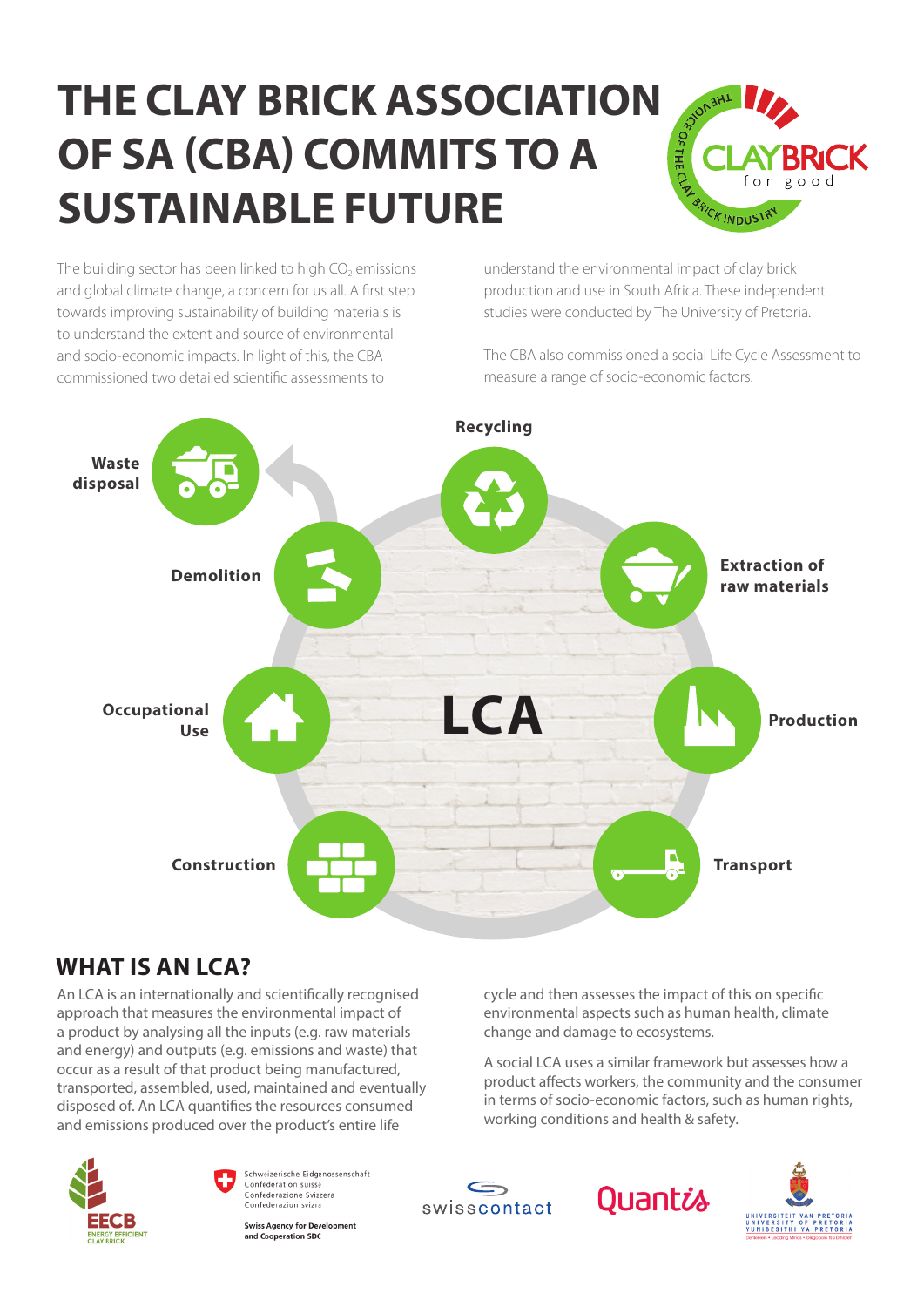### **the ClaY BRiCK lCa**

The study was conducted in accordance with the ISO 14040 and 14044 standards, with an external review by Quantis International, to assure the highest quality standards. The LCA is underpinned by specific production data from 86 out of the 102 clay brick production sites in South Africa. The data collected covers approximately 95% of the bricks produced in South Africa, and details the resource flows into each of the production steps of clay brick manufacturing. Data from the informal sector was not considered, as this is estimated to represent only 3% of the market.

Various brick manufacturing technologies were analysed in the manufacture phase of the life cycle (cradle to gate) covering how the bricks are fired in different types of kilns.

Specific data for each manufacturing technology was collected over one year with respect to quantities of materials and fuels consumed, and the energy required in manufacturing.

The use phase of a clay brick is the operation of a typical South African lived-in house, and includes the electricity required for heating and cooling the house over its life span. This phase was assumed to last 50 years.

A rigorous thermal performance study was commissioned to inform this important stage of the brick life cycle. The thermal performance study looked at the heating and cooling requirements of typical buildings in South Africa over the six climatic zones of the country. The study compared six wall construction methods, including three clay brick wall types.

After the resources consumed and emissions produced over the clay brick wall's life cycle were quantified, the impact of these were assessed on specific environmental aspects such as human health, climate change, resources and damages to ecosystems.

### **the soCial lCa**



The social LCA included all stakeholders in brick manufacturing – workers, local community, larger society and consumers. A future study is planned to look at the brick life cycle stages beyond manufacturing. The study looked at the clay brick industry's socio-economic impact



95% of bricks produced in South Africa

 $86$  out of the  $102$ clay brick production sites

The LCA looked at the environmental impact of a clay brick over the 4 stages of its life cycle:





**Operation of a lived-in house**



**Demolition and disposal**





in South Africa in the categories of human rights, working conditions, governance, health and safety, and socioeconomic development. The study follows the United Nations Environment Programme Guidelines for the Social Life Cycle Assessment of Products.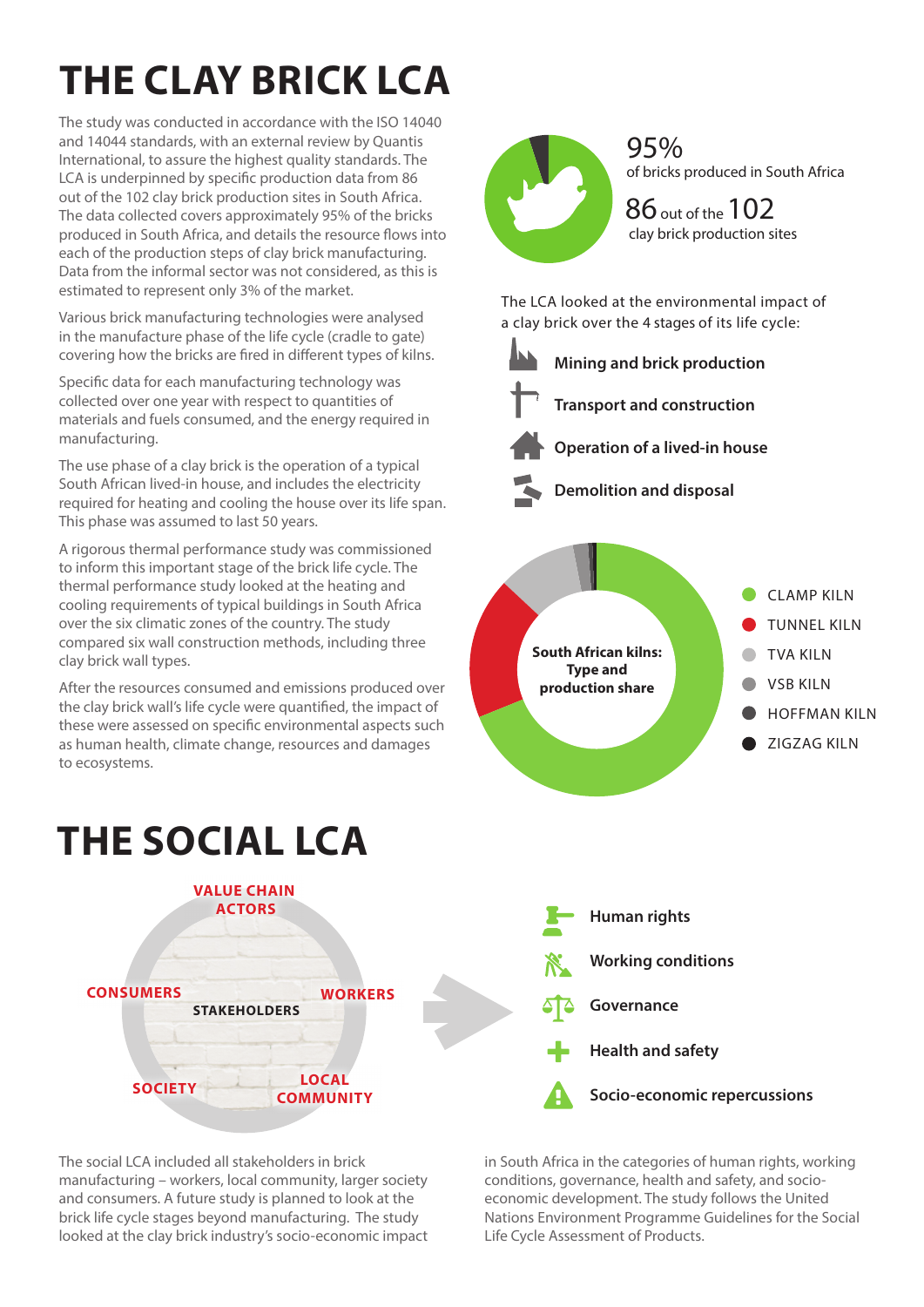# **What the studies found**

**Contribution to climate change\* of a 220mm double brick wall over its life cycle:**



\*Very similar relative trends were observed for human health and ecosystem impacts as they are also predominantly caused by coal use.

Full reports are available at www.claybrick.org/LCA